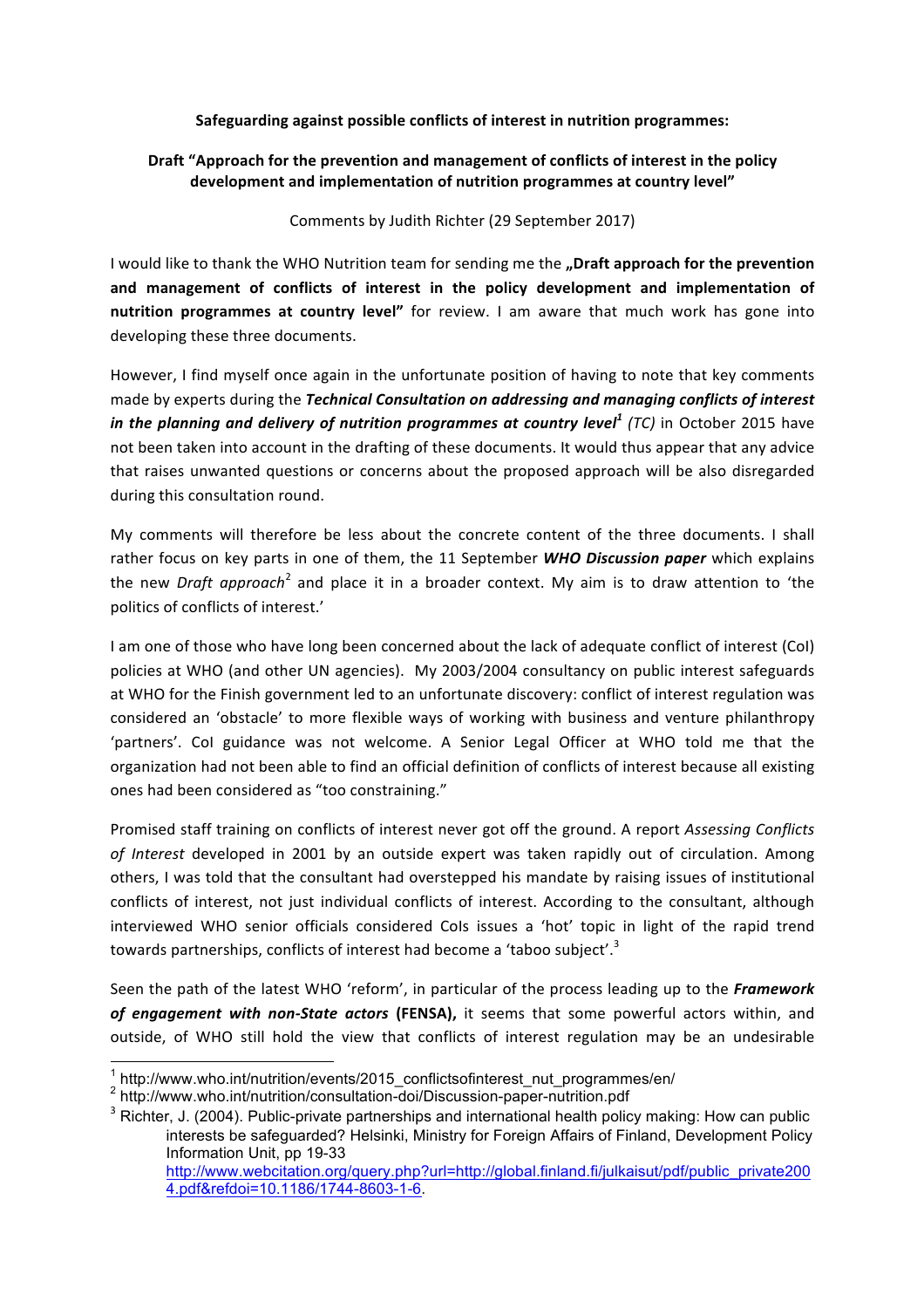obstacle to further development of public-private hybrids and close interactions such as publicprivate 'partnerships' (PPPs), multi-stakeholder partnerships (MSPs), MS-coordinating platforms/movements, and global MS-'governance'.<sup>4</sup>

Calls by Member States and civil society organisations on WHO's Secretariat to provide guidance on Cols found no echo. Instead, critical Member States were told - after they had rejected the setting up of multi-'stakeholder' *World Health Forum* and a first FENSA draft - that they were being difficult. For example, at the 2014 Regional Meeting of WHO Europe, they were told to let an imperfect FENSA pass. It was argued that any resulting problems could be ironed out later. In my recollection, the Director-General's Report to the 2015 Executive Board recognised that many Member States felt uncomfortable with this recommendation. They reiterated the call for WHO to give better guidance on conflicts of interests. The WHO Regional Committee for Africa, for example, stated in its Report to the 2015 Executive Board:

"Representatives recommended that WHO should develop a comprehensive policy on conflicts of interest in the framework of engagement with non-State actors. It was emphasized that WHO should proceed with caution in developing a policy on engagement with non-State actors, as such a policy would have far-reaching implications for the Organization...."<sup>5</sup>

WHO Member States continued engaging in hard negations around FENSA. Yet, there was never an opportunity to have a debate on FENSA problematic CoI definitions and conceptualisation even though this has been requested over and over again by concerned civil society actors since 2014.<sup>6</sup>

I was hopeful that this situation would be remedied as an indirect outcome of the *WHO Technical Meeting* on Addressing and managing conflicts of interest in the planning and delivery of nutrition *programmes at country level in October 2015. However, the Agreement for performance of work (APW)* for the consultant elaborating the background paper for the discussions asked to:

"Establish clear definitions on the different types of conflict of interest, types of interactions and the type of non-state actors to consider during the consultation. The documents need to be aligned with the WHO Framework of engagement with Non-State actors (FENSA), and if information is missing, the Scaling-Up Nutrition (SUN) movement definitions should be used. …."

In the discussions of the Technical Meeting, experts stated that:

 

• the background paper's specific Col definitions did "not conform to standard legal practice;"

<sup>&</sup>lt;sup>4</sup> See, e.g. Richter, Judith "Time to turn the tide: WHO's engagement with non-State actors & the politics of stakeholder-governance and conflicts of interest." 12 May 2014, *RR & letter to the BMJ* www.bmj.com/content/343/bmj.d5012/rr/697686; Valente, Flavio (2016). "Nutrition and food - how government for and by the people became government for and by the TNCs." TNI. https://www.tni.org/en/article/nutrition-and-food-how-government-for-and-of-the-peoplebecame-government-for-and-by-the, accessed 02.02.2016<br><sup>5</sup> WHO Doc. EB 136/4 Annex http://apps.who.int/gb/ebwha/pdf files/EB136/B136 4-en.pdf, para 5

 $6$  IBFAN (2014) Statement on Engagement with Non-State Actors at the World Health Assembly; Open letter of civil society organisations to members of the 2016 WHO Executive Board, http://www.babymilkaction.org/archives/8339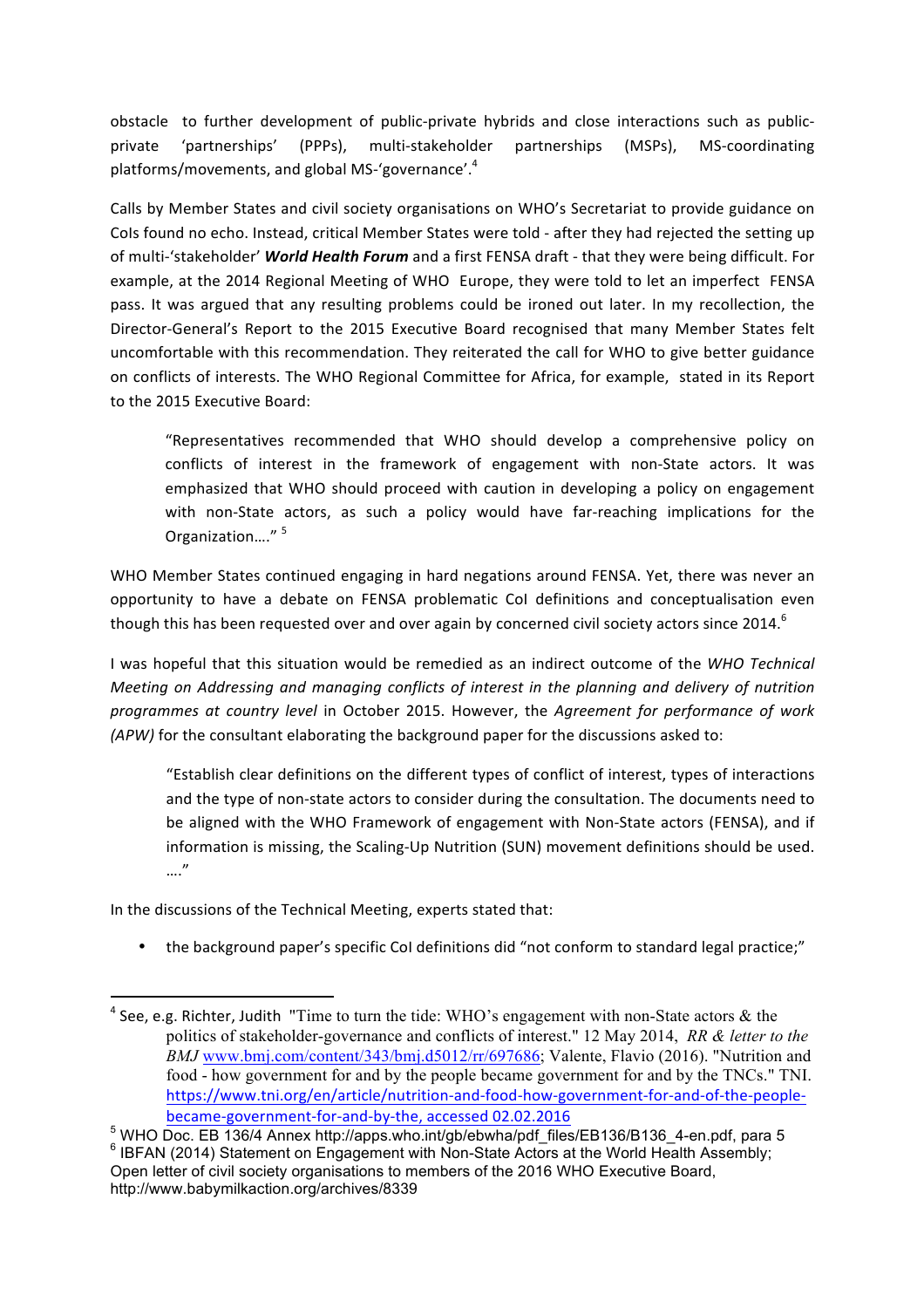- there was a need to specify that ultimately "conflicts of interest refer to conflicts 'within' a person and institution" and not 'between' them (a distinction proposed by Law Professor Ann Peters in her 2012 review of unaddressed conflicts of interest in global governance).
- the term "vested interest" should not be employed in analyses of conflicts of interest but be replaced by terms such as "financial" or "personal" conflicts of interest;

Experts also concluded that there cannot be a principle of "inclusiveness" when it comes to CoI regulation.<sup>7</sup>

The relevance of these comments was beyond conflicts of interest in national nutrition policies and programmes. They pointed clearly at the need to revise FENSA's proposed conflict of interest definitions and conceptualisation and review some of its "overarching principles." They could have been used to raise attention of WHO Member States to the fact that there seemed to be a serious conflict between the aims of providing policy advice on how to best identify and appropriately address conflicts of interest at country level with that of 'aligning' the advice with the FENSA conceptualisation. This was not the case. FENSA was adopted at the 2016 World Health Assembly without amending its' CoI conceptualisation.

Also the first *Concept note* following the Technical Consultation, and now the Draft Approach *Discussion paper*, continue to disregard above, and other, pertinent comments. The definitions proposed continue to be at odds with standard definitions of conflicts of interest. The Draft Approach also disregards suggestions on how to further improve CoI conceptualisations made by eminent experts and theoreticians such as Law Professors Marc Rodwin and Ann Peters.

Why is there no reference to the fact, that the **OECD Guidelines Managing conflict of interest in the public service** <sup>8</sup> stated already in 2003 that sponsorship and public-private partnerships constitute particular "at risk areas" for conflicts of interest?

Advices given to OECD Member States to fulfil their mandate of constantly evaluating and adjusting CoI policies and procedures to meet evolving situations include the duty to "provide a clear and realistic description of what circumstances and relationships can lead to a conflict of interest situation", a.o. by providing "more focused examples of unacceptable conduct and relationships... to those groups that are working in at-risk areas, such as the public-private sector interface, government procurement, regulatory and inspectorial functions, and government contracting."<sup>9</sup>

I cannot see such guidance reflected in the proposed "engagement" definitions. The *Discussion paper* seems to rather downplay concerns about these "at risk areas", for example, by introducing such confusing and absurd distinctions as between "charitable" donations, "transactional" sponsorships, and "transformational" multi-stakeholder platforms (para 17). The linguistic novelty of turning persons in a position of trust, such as experts giving advice on public health matters, into "non-State individuals" (para 12. b) further muddies the waters. Nowhere can I see the recognition that the CoI

 $<sup>7</sup>$  Ibid, pp. 4-6, 22, 29</sup>

<sup>&</sup>lt;sup>8</sup> OECD. Ed. (2003). Managing conflict of interest in the public service: OECD Guidelines and country experiences. Paris, Organisation for Economic Cooperation and Development.

 $9$  OECD (2003), D. Developing the Policy Framework.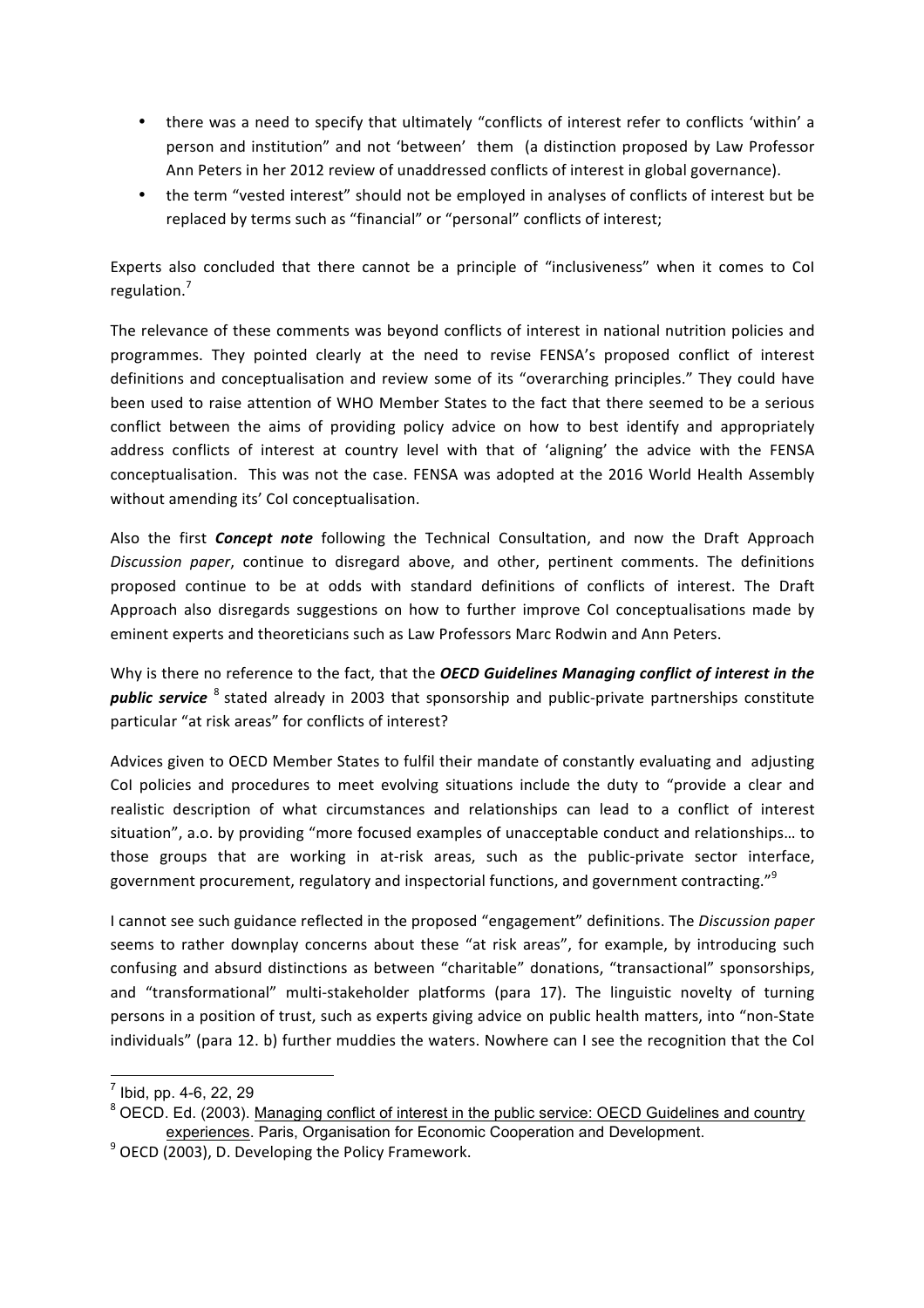policy guidance refers ultimately to the conflicts within the minds of individuals in a position of trust and/or the conflicts between the public mandates and financial interests within public institutions.

A thorough reading of the 2017 Discussion Paper Draft approach for the prevention and *management in the development and implementation of nutrition programmes at country* makes me conclude that CoI advice and tools building on its conceptualization will lead to undermining, rather than supporting, national efforts to build up or improve national conflict of interest regulations in the nutrition arena.

I continue to have concerns that the process is framed in a way that guidance by CoI experts and other knowledgeable persons is disregarded as long it cannot be 'aligned' with the faulty approaches promoted in the FENSA and SUN policies. The process adopted for developing such a crucial policy guidance for Member States seems against the principles of open, scientifically informed, policy debate – in other words, it is an undue process. Some may see it as a violation of WHO's mandate to contribute to the building of the International Rule of Law.

When I send attached mail a year ago (see below), I was assured that my concerns about the advisory process would be taken into consideration into the continued follow-up. The question is: Why did - or could  $-$  the Nutrition Department not keep this promise?

Since the beginning of the WHO 'reform' in 2011, I have heard concerns that stricter conflict of interest assessment and regulation might lead to the collapse of WHO since it would risk drying up important "voluntary" financial contributions. Had there been allowance for a correct interpretation of conflict of interest regulation early on in the trend towards close public-private interactions, conflict of interest arguments could have been used as one of the most powerful justifications for reinstating full public funding of such a key specialized UN agency as the World Health Organization. Could this review process be used to draw attention of the new WHO Director-General to this unique opportunity to re-open the debate on the risks of 'resource mobilization' from powerful economic actors and the need to fast-track the promised review of FENSA?

It is my hope that my comments are seen as a contribution to opening discussions on how to reverse the trend to see effective conflict of interest policies as obstacles, rather than a indispensable ingredients, in the safeguards needed to enable civil servants, health and nutrition professionals, academics, as well as WHO staff at all levels, to work fully in the public interest.

Yours sincerely,

Judith Richter, PhD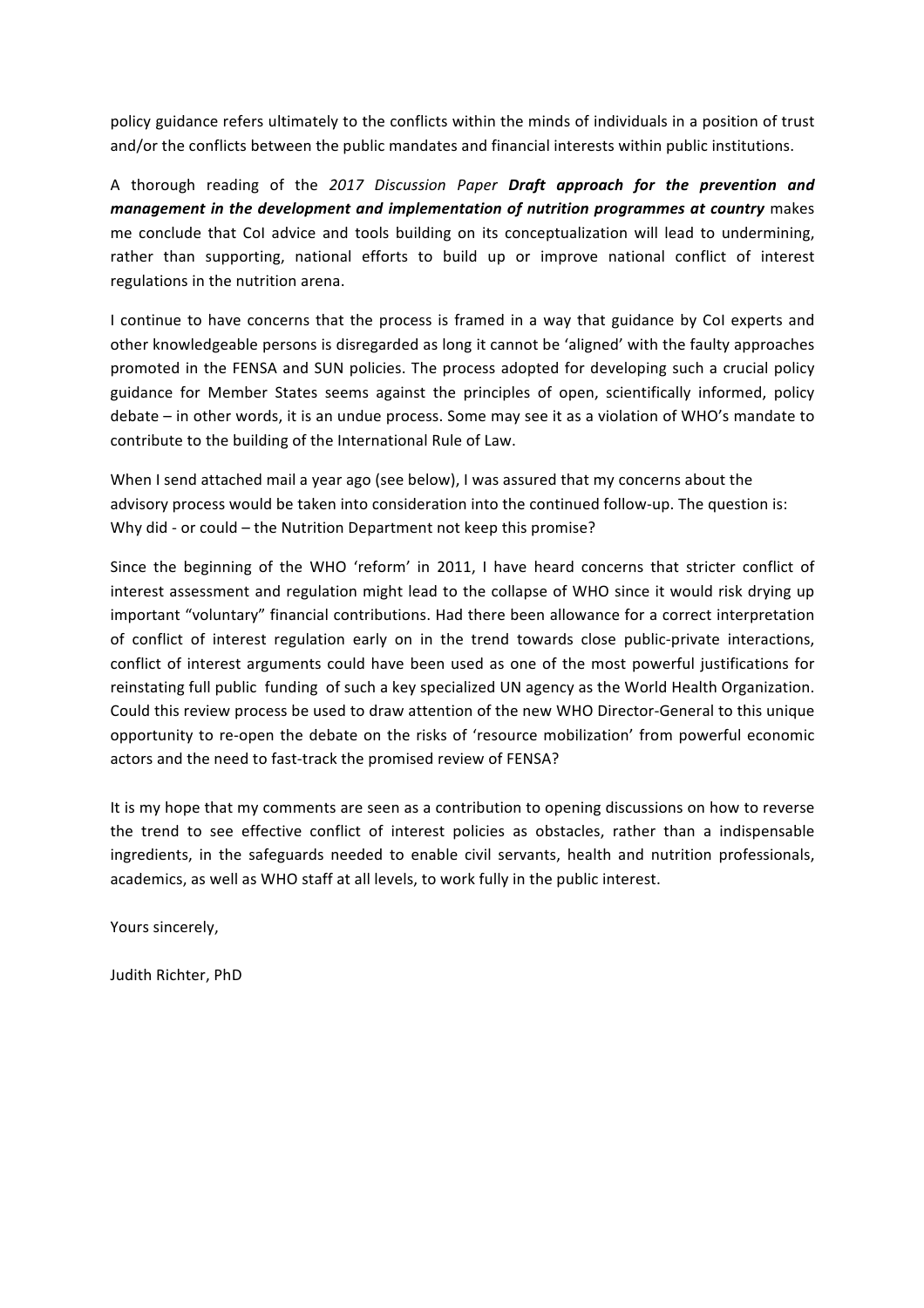ANNEX

**From:** Judith Richter [mailto:judith.richter@bluewin.ch] **Sent:** vendredi 26 août 2016 11:06 **To:** 'BRANCA, Francesco'; ….. **Cc:** 'BOUKERDENNA, Hala' **Subject:** RE: External Reviewers on WHO Conflict of Interest tools

Dear Dr. Branca.

Thank you for inquiring whether I would be available to review the first draft document which is meant to help WHO Member States to prevent and address conflicts of interest (CoI) in the planning and delivery of nutrition programmes at country level when they engage with non-State actors, in particular with influential private sector actors.

Thank vou also for the invitation to give feedback on the draft Concept Note which describes the methodology and process by which the Department of Nutrition and Development (NCD) intends to coordinate a work stream with relevant WHO departments and external experts arrive at this, and other relevant, tools.

It is with regret that I decline this offer. A thorough reading of the Concept Note made me conclude that the methodology and process described will lead to undermining, rather than supporting, national efforts to build up or improve their national conflict of interest regulations. At the same time, I am concerned that the project will further legitimize the increase of undue influences of corporate and other powerful actors who have been undermining WHO's capacity to fulfil its constitutional mandate and main functions, in particular through the promotion of the multistakeholder partnership model. I shall mention only a few examples. The Concept Note:

- (1) Legitimizes the FENSA definition of conflicts of interest which has never been subject to a thorough analysis as demanded repeatedly by a number of civil society organisations and networks. It defines conflicts of interest at national level as follows: "In general, a conflict of interest arises in circumstances where there is potential for a secondary interest (a vested interest in the outcome of government's work in a given area) to unduly influence, or where it may be reasonably perceived to unduly influence, either the independence or objectivity of professional judgement or actions regarding a primary interest (government's work)." (see 1.2 Definitions)
- (2) While the Concept Note asserts that "The starting point and main reference for the development of these tools is the Technical Consultation on" Addressing and managing conflicts of interests in the planning and delivery of nutrition programmes at country level" held in Geneva on the 8-9 of October 2015". Why then ignores the draft Concept Note key comments made by experts and participants of the Consultation? Many had pointed at the need for a much deeper discussion about how to best conceptualize conflict of interest regulation and had urged to take currently existing legal definitions and theoretical debates better into account (see in particular pp. 4-6 of the Technical Report). Similar comments had already been made during the review of the draft Background Note for the Technical Consultation whose definition was, as by TOR, was aligned with that of FENSA (see e.g. mail by conflict of interest expert Prof. Marc Rodwin).